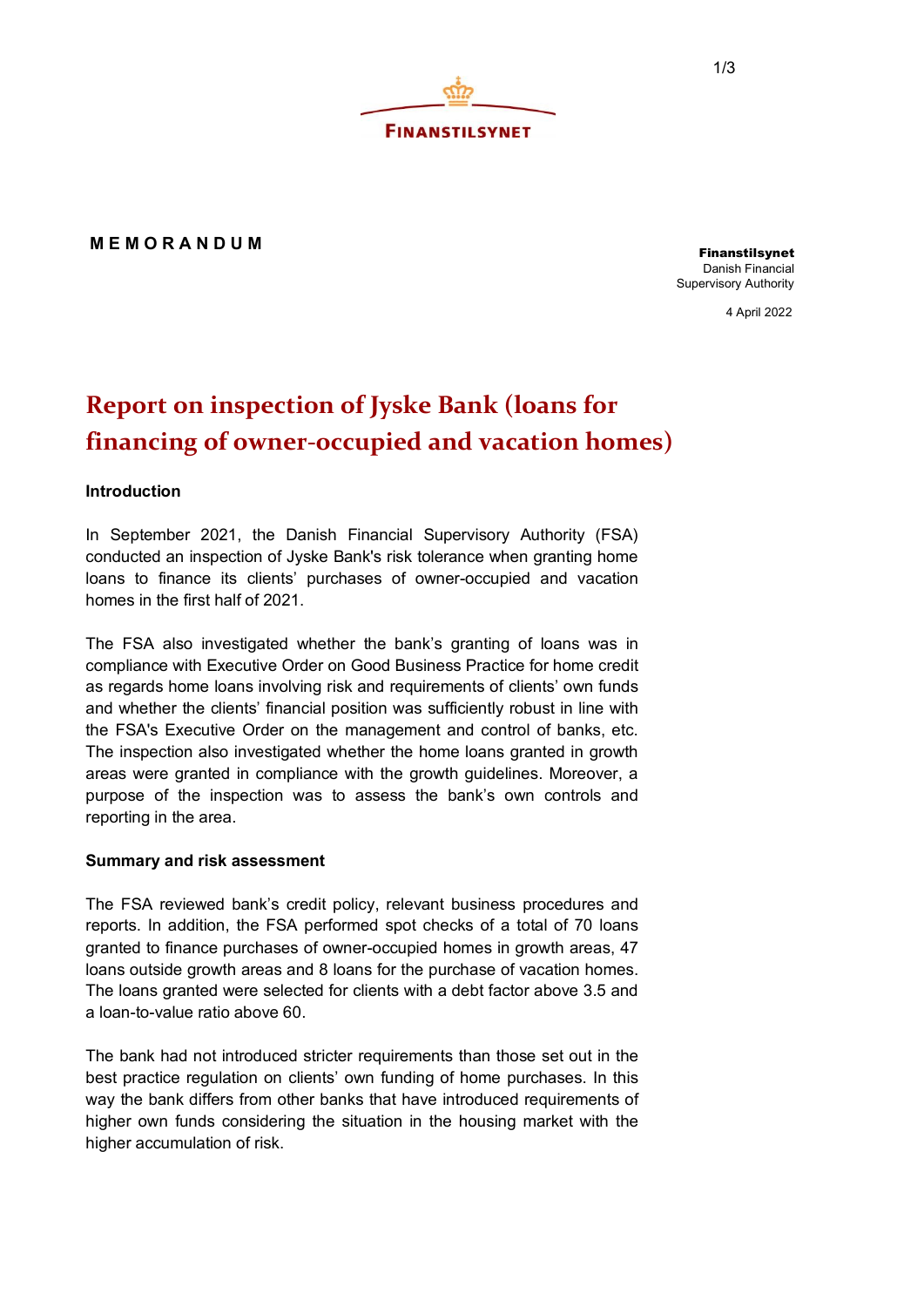The bank had introduced exemptions to requirements of clients' own funds that were not in line with the best practice regulation. Moreover, the bank's exemptions were described differently in two business procedures, which both deviated from the credit policy. The FSA has ordered the bank to change this.

In actual practice the bank did not decide specifically whether the individual client's own funds were adequate. According to the best practice regulation and the bank's own business procedures, the requirement of own funds must be assessed in relation to the individual client. The FSA has ordered the bank to ensure compliance with the business procedures in actual practice.

Based on the spot checks of loans granted, the FSA assessed that 4% - 6% of the bank's total loans granted in growth areas in the first half of 2021 deviated from one or more of the main rules in the growth guidelines without the deviations being offset by equally prudent compensating measures. 2% - 4% of the home loans in the entire country were risky without the clients being comprised by an approved exemption.

For 11% of loans granted to finance owner-occupied homes outside the growth areas, the FSA assessed that the disposable amount after the purchase was not sufficient for the client. The reason was especially that the bank's material did not provide any basis for concluding whether the clients were able to cope with the very steep decline i their disposable amount caused by the home purchase.

In quite a few cases, the bank had granted home loans to client with zero wealth or slightly positive wealth. The absence of robustness of the financial circumstances was not compensated for by any faster repayment of the debt on the part of the clients, so they within a short period could accumulate wealth enabling them to be able to endure a decline in housing prices of minimum 5% without this resulting in negative wealth.

The FSA has ordered the bank to make sure that the robustness on the part of its clients is sufficient when granting loans for home financing, which also involves that the bank must ensure that the client's disposable amount is sufficient and that the clients' wealth is not low without compensating measures.

Many errors were detected in the calculations of the clients' financial ratios, especially in the calculation of disposable amounts. In several cases, the decline in the disposable amount following the client's home purchase was considerably larger than calculated by the bank. Due to these errors, among other things, the FSA concluded that in some cases the disposable amount was not sufficient. Because of the many errors and the incorrect implementation of certain parts of the rules, there was a risk that the bank made the wrong credit decisions, and the management reporting was misleading. To this must be added that the bank's division of clients into personal and corporate clients was in some cases incorrect. The FSA has ordered the bank to ensure that granting of loans to personal clients be based on correct data and the division of clients into personal and corporate clients be true.